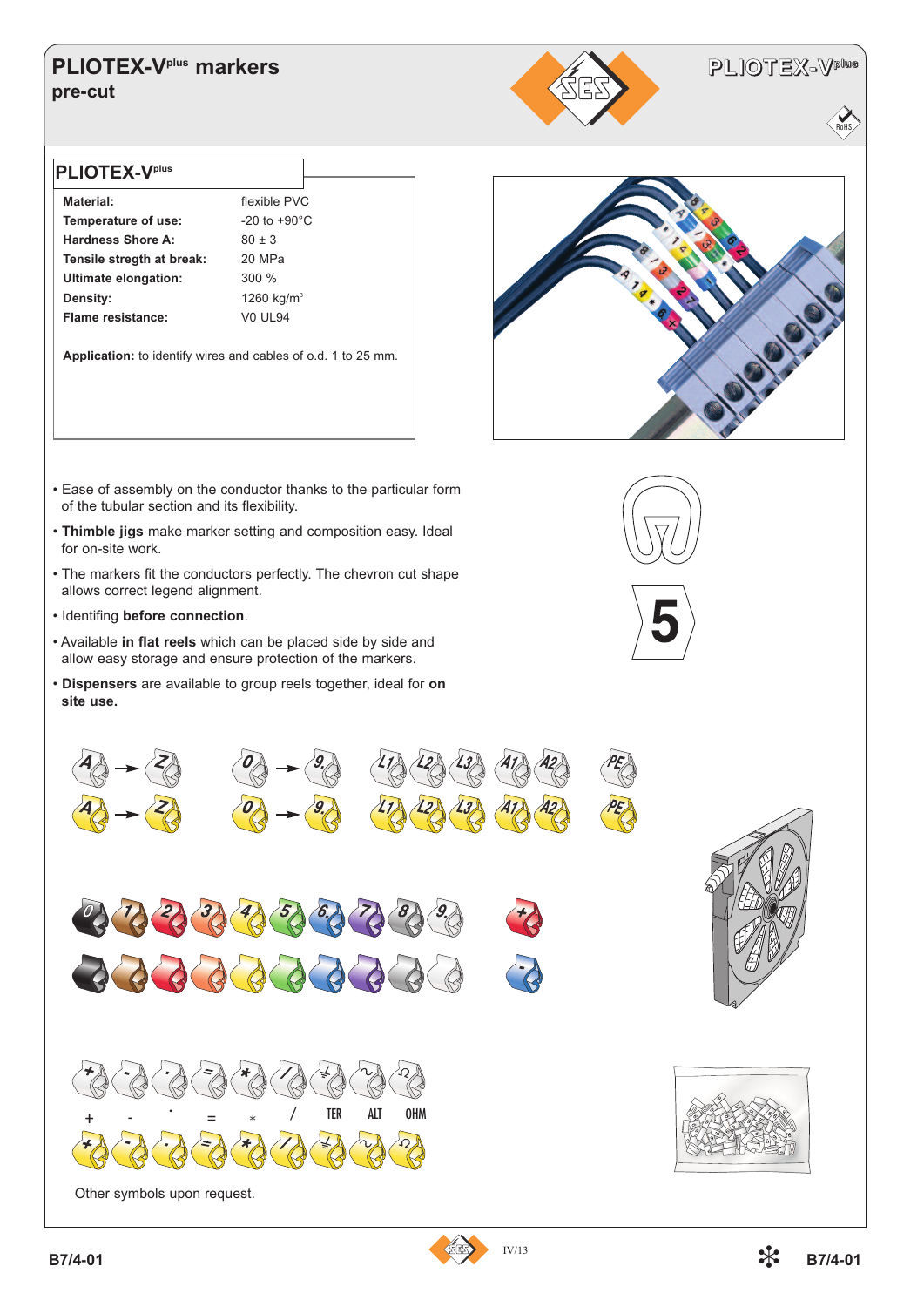## **PLIOTEX-V<sup>plus</sup> markers** pre-cut



# PLIOTEX-V<sup>plus</sup>

5

ioHS



| ı<br>n |  |
|--------|--|
|        |  |

|                |                   | artide number      |                   | for cables Ø  | sections        |       |
|----------------|-------------------|--------------------|-------------------|---------------|-----------------|-------|
| type           | white / yellow    | international code | unprinted markers | mm            | mm <sup>2</sup> | rings |
| <b>PT-V+30</b> | 0370 0002 *** *** | $03700012$ *** *** | $03700022$ ***    | $1.0 - 3.0$   | $0.2 - 1.5$     | 500   |
| PT-V+45        | 0370 0003 *** *** | 0370 0013 *** ***  | $03700023$ ***    | $2,2 - 5,0$   | $1 - 6$         | 500   |
| $PT-V+90$      | 0370 0004 *** *** | 0370 0014 *** ***  | $03700024$ ***    | $4.0 - 9.0$   | 4 - 16          | 250   |
| $PT-V+ 150*$   | 0370 0005 *** *** | 0370 0015 *** ***  | $03700025$ ***    | $7.0 - 16.0$  | $16 - 70$       | 100   |
| $PT-V+ 240*$   | 0370 0006 *** *** | 0370 0016 *** ***  | 0370 0026 ***     | $12.0 - 25.0$ | $50 - 185$      | 100   |

\* available in bags of 5 carriers with 20 markers.

| code    | 010               |                   | 006                                  | 007 | 005               |                | 004                                    |                   | 002    | 008                 | 013  | 001   |               |
|---------|-------------------|-------------------|--------------------------------------|-----|-------------------|----------------|----------------------------------------|-------------------|--------|---------------------|------|-------|---------------|
| colours | black             |                   | brown                                | red |                   |                | orange yellow                          | green             | blue   | violet              | grey | white |               |
|         |                   |                   |                                      |     |                   |                |                                        |                   |        |                     |      |       |               |
| code    | A A               |                   | 0370 0*** *** A                      |     | 0                 |                | $0.03700******0$                       |                   |        | $0$ 0370 0*** 010 0 |      |       | $03700***010$ |
| markers | $\mathsf{B}$      | B                 | $0.3700$ *** *** B                   |     | 1                 | $\mathbf{1}$   | 0370 $0******1$                        |                   |        | 0370 $0***$ 006 1   |      |       | 0370 0*** 006 |
|         | $\overline{C}$    | $\mathcal{C}$     | $03700*****$ (                       |     | $\overline{2}$    |                | $2$ 0370 0*** *** 2                    |                   |        | $2$ 0370 0*** 007 2 |      |       | 0370 0*** 007 |
|         | D                 |                   | $D$ 0370 $0******$ D                 |     | 3                 | 3 <sup>7</sup> | 0370 $0******3$                        |                   | 3      | 0370 0*** 005 3     |      |       | 0370 0*** 005 |
|         | E                 | Ε                 | 0370 0*** *** E                      |     | 4                 | 4 <sup>1</sup> | 0370 $0******4$                        |                   | 4      | 0370 0*** 004 4     |      |       | 0370 0*** 004 |
|         | F                 | F                 | 0370 0*** *** F                      |     | 5                 | 5              | 0370 $0******5$                        |                   |        | 0370 0*** 003 5     |      |       | 0370 0*** 003 |
|         | G                 | G                 | $0.3700*****6$                       |     | 6.                | 6.1            | $03700******6$                         |                   | 6.     | $03700$ *** 0026    |      |       | $03700***002$ |
|         | H.                | н                 | 0370 $0******$ H                     |     | 7                 | 7              | 0370 $0******7$                        |                   | 7      | 0370 0*** 008 7     |      |       | 0370 0*** 008 |
|         |                   |                   | 0370 $0******$                       |     | 8                 | 8              | $03700******8$                         |                   |        | $03700***0138$      |      |       | $03700***013$ |
|         | $\mathbf{I}$<br>J |                   | 0370 $0******$ J                     |     |                   |                | 0370 $0******9$                        |                   | 8      | $03700***0019$      |      |       | $03700***001$ |
|         |                   |                   | 0370 0*** *** K                      |     |                   | 9.9.           |                                        |                   | 9.     |                     |      |       |               |
|         | K                 | K                 | 0370 $0******1$                      |     |                   |                | L1 L1 0370 $0******11$                 |                   | $^{+}$ | 0370 $0***$ 007 +   |      |       |               |
|         | L                 | L                 | M 0370 0*** *** M                    |     |                   |                | L2 $L2$ 0370 0*** *** L2               |                   |        | 0370 $0***002$ -    |      |       |               |
|         | M I               |                   | $N$ 0370 0*** *** N                  |     |                   |                | L3 L3 0370 0*** *** L3                 |                   |        |                     |      |       |               |
|         | N                 |                   | $\overline{O}$ 0.370 0*** *** 0      |     |                   |                | A1 A1 0370 0*** *** A1                 |                   |        |                     |      |       |               |
|         | O                 |                   |                                      |     |                   |                | A2 A2 0370 0*** *** A2                 |                   |        |                     |      |       |               |
|         | P                 | P                 | 0370 $0******P$                      |     |                   |                | PE PE 0370 0*** *** PE                 |                   |        |                     |      |       |               |
|         | Q                 |                   | Q 0370 0*** *** 0                    |     |                   |                |                                        |                   |        |                     |      |       |               |
|         | R                 |                   | R 0370 0*** *** R                    |     | $^{+}$            |                | 0370 $0******$ +                       |                   |        |                     |      |       |               |
|         | S<br>T            | S<br>T            | 0370 $0******$ S<br>$0.3700******$ T |     | -                 |                | 0370 $0******$ .                       |                   |        |                     |      |       |               |
|         |                   |                   |                                      |     |                   |                | $03700******$                          |                   |        |                     |      |       |               |
|         | U<br>V            | U<br>V            | 0370 0*** *** U<br>$03700$ *** *** V |     | $=$               |                | 0370 $0******$ =                       |                   |        |                     |      |       |               |
|         | W W               |                   | 0370 0*** *** W                      |     | $\star$ $\star$   |                | 0370 0*** *** *                        |                   |        |                     |      |       |               |
|         |                   |                   | 0370 $0****** X$                     |     |                   |                | 0370 $0******/$                        |                   |        |                     |      |       |               |
|         | $\times$<br>Y     | $\mathsf{X}$<br>Y | $03700******$ Y                      |     |                   |                | 0370 0*** *** TER<br>0370 0*** *** ALT |                   |        |                     |      |       |               |
|         |                   |                   | $Z$ $Z$ 0370 0*** *** Z              |     | r                 | $\sim$         |                                        | 0370 0*** *** OHM |        |                     |      |       |               |
|         |                   |                   |                                      |     | $\Omega$ $\Omega$ |                |                                        |                   |        |                     |      |       |               |
| B7/4-05 |                   |                   |                                      |     |                   |                |                                        |                   |        |                     |      |       |               |
|         |                   |                   |                                      |     |                   |                |                                        |                   |        |                     |      |       |               |
|         |                   |                   |                                      |     |                   |                |                                        |                   |        |                     |      |       |               |
|         |                   |                   |                                      |     |                   |                |                                        |                   |        |                     |      |       |               |
|         | $c_{11}$ $ 2$     |                   |                                      |     |                   |                |                                        |                   |        |                     |      |       |               |
|         |                   |                   |                                      |     |                   |                |                                        |                   |        |                     |      |       |               |
|         |                   |                   |                                      |     |                   |                |                                        |                   |        |                     |      |       |               |
|         |                   |                   |                                      |     |                   |                |                                        | $\mathbb{Z}$      |        |                     |      |       |               |

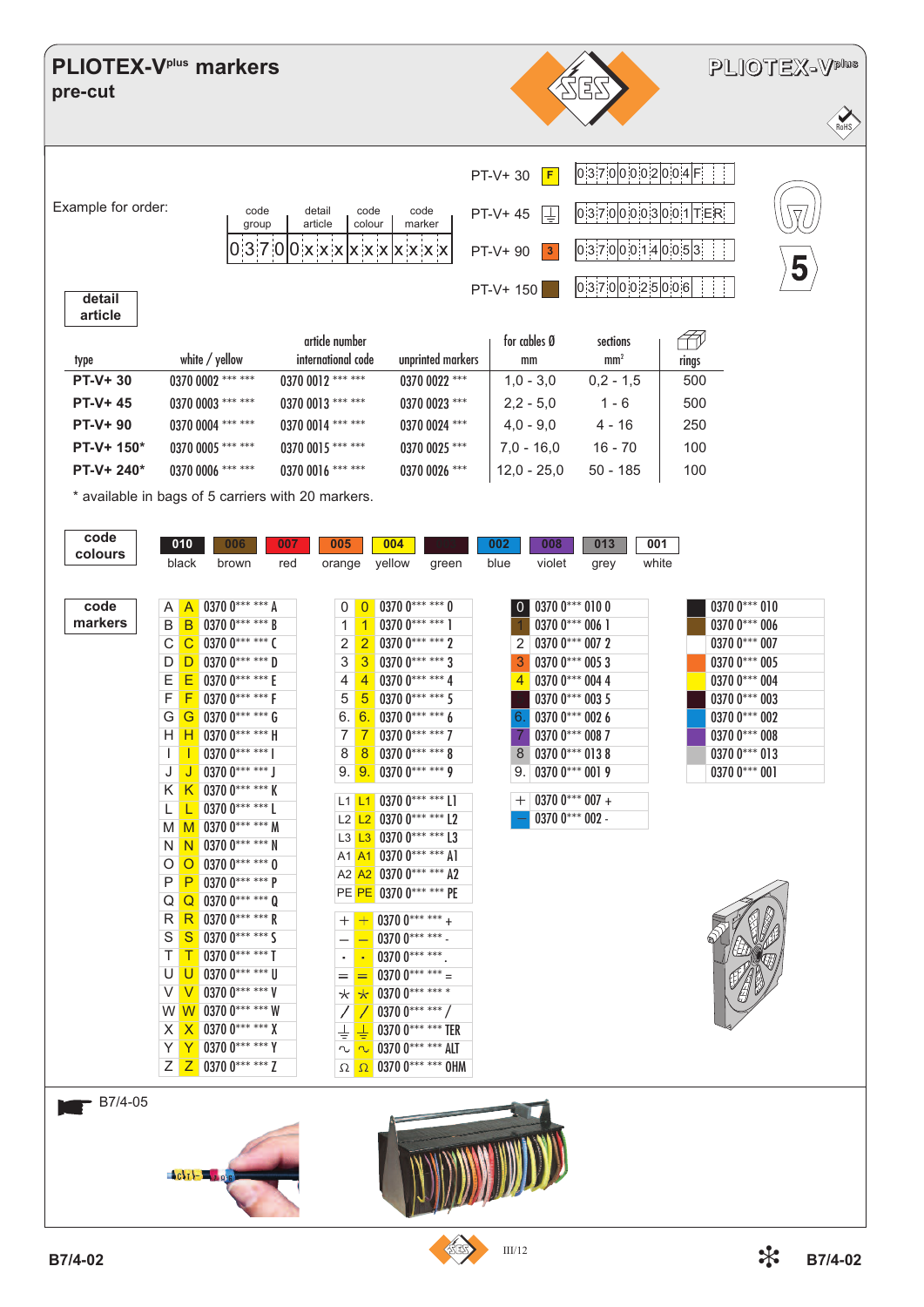| loose, in bags                                          | <b>PLIOTEX-V<sup>plus</sup> markers</b>                                                                                                                                                                                                                                                                                                                                                                                                                                                                                                                                                                                                                                                                                                                                                          |                                                                                                                                                                                                                                                                                                                                                                                                                                                                                                                                                                                                                                                                                                                                                                                                                                              |                                                                                                                                                                                                                                                                                                                  | 각군                                                                                                    | PLIOTEX-V <sup>plus</sup><br>RoHS |
|---------------------------------------------------------|--------------------------------------------------------------------------------------------------------------------------------------------------------------------------------------------------------------------------------------------------------------------------------------------------------------------------------------------------------------------------------------------------------------------------------------------------------------------------------------------------------------------------------------------------------------------------------------------------------------------------------------------------------------------------------------------------------------------------------------------------------------------------------------------------|----------------------------------------------------------------------------------------------------------------------------------------------------------------------------------------------------------------------------------------------------------------------------------------------------------------------------------------------------------------------------------------------------------------------------------------------------------------------------------------------------------------------------------------------------------------------------------------------------------------------------------------------------------------------------------------------------------------------------------------------------------------------------------------------------------------------------------------------|------------------------------------------------------------------------------------------------------------------------------------------------------------------------------------------------------------------------------------------------------------------------------------------------------------------|-------------------------------------------------------------------------------------------------------|-----------------------------------|
| Example for order:<br>detail                            | code<br>group                                                                                                                                                                                                                                                                                                                                                                                                                                                                                                                                                                                                                                                                                                                                                                                    | detail<br>code<br>article<br>colour<br>03700xxxxxxxxxxx                                                                                                                                                                                                                                                                                                                                                                                                                                                                                                                                                                                                                                                                                                                                                                                      | PT-V+30<br>F<br>code<br>marker<br>PT-V+45<br>L<br>$\overline{\mathbf{3}}$<br>PT-V+90                                                                                                                                                                                                                             | 0 3 7 0 0 0 7 2 0 0 4 F <br>$ 0 3 7 0 0 0 7 3 0 0 1 $ T ER<br> 0 3 7 0 0 0 8 4 0 0 5 3                | $\nabla$<br>5                     |
| article<br>type<br><b>PT-V+30</b><br>PT-V+45<br>PT-V+90 | white /yellow<br>0370 0072 *** ***<br>0370 0073 *** ***<br>0370 0074 *** ***                                                                                                                                                                                                                                                                                                                                                                                                                                                                                                                                                                                                                                                                                                                     | article number<br>international code<br>0370 0082 *** ***<br>0370 0083 *** ***<br>0370 0084 *** ***                                                                                                                                                                                                                                                                                                                                                                                                                                                                                                                                                                                                                                                                                                                                          | for cables Ø<br>unprinted colour white<br>mm<br>0370 0095 001<br>$1,0 - 3,0$<br>0370 0096 001<br>$2,2 - 5,0$<br>$4,0 - 9,0$<br>0370 0097 001                                                                                                                                                                     | 47<br>sections<br>mm <sup>2</sup><br>rings<br>$0,2 - 1,5$<br>100<br>$1 - 6$<br>100<br>$4 - 16$<br>100 |                                   |
| code<br>colours                                         | 010<br>006<br>black<br>brown                                                                                                                                                                                                                                                                                                                                                                                                                                                                                                                                                                                                                                                                                                                                                                     | 007<br>005<br>004<br>red<br>yellow<br>orange                                                                                                                                                                                                                                                                                                                                                                                                                                                                                                                                                                                                                                                                                                                                                                                                 | 002<br>008<br>blue<br>violet<br>green                                                                                                                                                                                                                                                                            | 001<br>013<br>white<br>grey                                                                           |                                   |
| code<br>markers                                         | 0370 0*** *** A<br>Α<br>$\mathsf{A}$<br>0370 0*** *** B<br>B<br>B<br>$\overline{C}$<br>0370 0*** *** C<br>$\mathsf{C}$<br>0370 0*** *** D<br>D<br>D<br>Ε<br>Ε<br>0370 0*** *** E<br>F<br>F<br>0370 0*** *** F<br>G<br>0370 0*** *** G<br>G<br>0370 0*** *** H<br>Η<br>H<br>0370 $0******$  <br>0370 $0******$ J<br>J<br>J<br>K 0370 0*** *** K<br>K<br>0370 $0******$ L<br>L<br>L<br>M $\overline{M}$ 0370 0*** *** M<br>$03700***$ *** N<br>N <sub>1</sub><br>N<br>$\overline{O}$ 0370 0*** *** 0<br>O<br>0370 $0******P$<br>P<br>P<br>$Q$ Q 0370 0*** *** 0<br>R R 0370 0*** *** R<br>S<br>$S$ 0370 0*** *** S<br>$T$ 0370 0*** *** T<br>T.<br>U 0370 0*** *** U<br>U<br>V V<br>0370 $0******V$<br>W W 0370 0*** *** W<br>$X \ X$ 0370 0*** *** X<br>$Y Y 03700***$<br>$Z$ $Z$ 0370 0*** *** Z | 0370 $0******0$<br>0<br>$\overline{0}$<br>0370 $0******$ 1<br>$\mathbf{1}$<br>-1<br>$\overline{2}$<br>0370 $0******2$<br>$\overline{2}$<br>$\sqrt{3}$<br>0370 $0******3$<br>3<br>$\overline{4}$<br>0370 $0*****4$<br>4<br>5<br>0370 0*** *** 5<br>5<br>6.<br>0370 0****** 6<br>$6\phantom{1}6$<br>$\overline{7}$<br>$\overline{7}$<br>0370 0******* 7<br>8<br>0370 $0******8$<br>8<br>0370 0*** *** 9<br>9. 9.<br>L1 L1 0370 0*** *** L1<br>L2 L2 0370 0*** *** L2<br>0370 $0******$ L3<br>$L3$ $L3$<br>A1 A1 0370 0*** *** A1<br>A2 A2 0370 0*** *** A2<br>PE PE 0370 0*** *** PE<br>0370 $0******$ +<br>$^{+}$<br>0370 $0******$ -<br>0370 $0******$ .<br>0370 $0****** =$<br>=<br>0370 0*** *** *<br>$^{\star}$<br>$\star$<br>0370 $0******/$<br>$\star$<br>$\frac{1}{\pi}$<br>┷<br>0370 0*** *** ALT<br>r<br>$\sim$<br>$\Omega$ $\Omega$ | 0370 0*** 010 0<br>$\overline{0}$<br>0370 0*** 006 1<br>$2$ 0370 0*** 007 2<br>0370 0*** 005 3<br>3<br>0370 0*** 004 4<br>4<br>0370 0*** 003 5<br>0370 0*** 002 6<br>6.<br>0370 0*** 008 7<br>$\overline{7}$<br>8 0370 0*** 013 8<br>$9.03700***0019$<br>0370 0*** 001<br>0370 0*** *** TER<br>0370 0*** *** OHM |                                                                                                       |                                   |
| $\overline{B7/4-05}$                                    | $c_{11}$ - $2$                                                                                                                                                                                                                                                                                                                                                                                                                                                                                                                                                                                                                                                                                                                                                                                   |                                                                                                                                                                                                                                                                                                                                                                                                                                                                                                                                                                                                                                                                                                                                                                                                                                              | m t                                                                                                                                                                                                                                                                                                              |                                                                                                       |                                   |
| B7/4-03                                                 |                                                                                                                                                                                                                                                                                                                                                                                                                                                                                                                                                                                                                                                                                                                                                                                                  |                                                                                                                                                                                                                                                                                                                                                                                                                                                                                                                                                                                                                                                                                                                                                                                                                                              | V/13                                                                                                                                                                                                                                                                                                             |                                                                                                       | ╬<br>B7/4-03                      |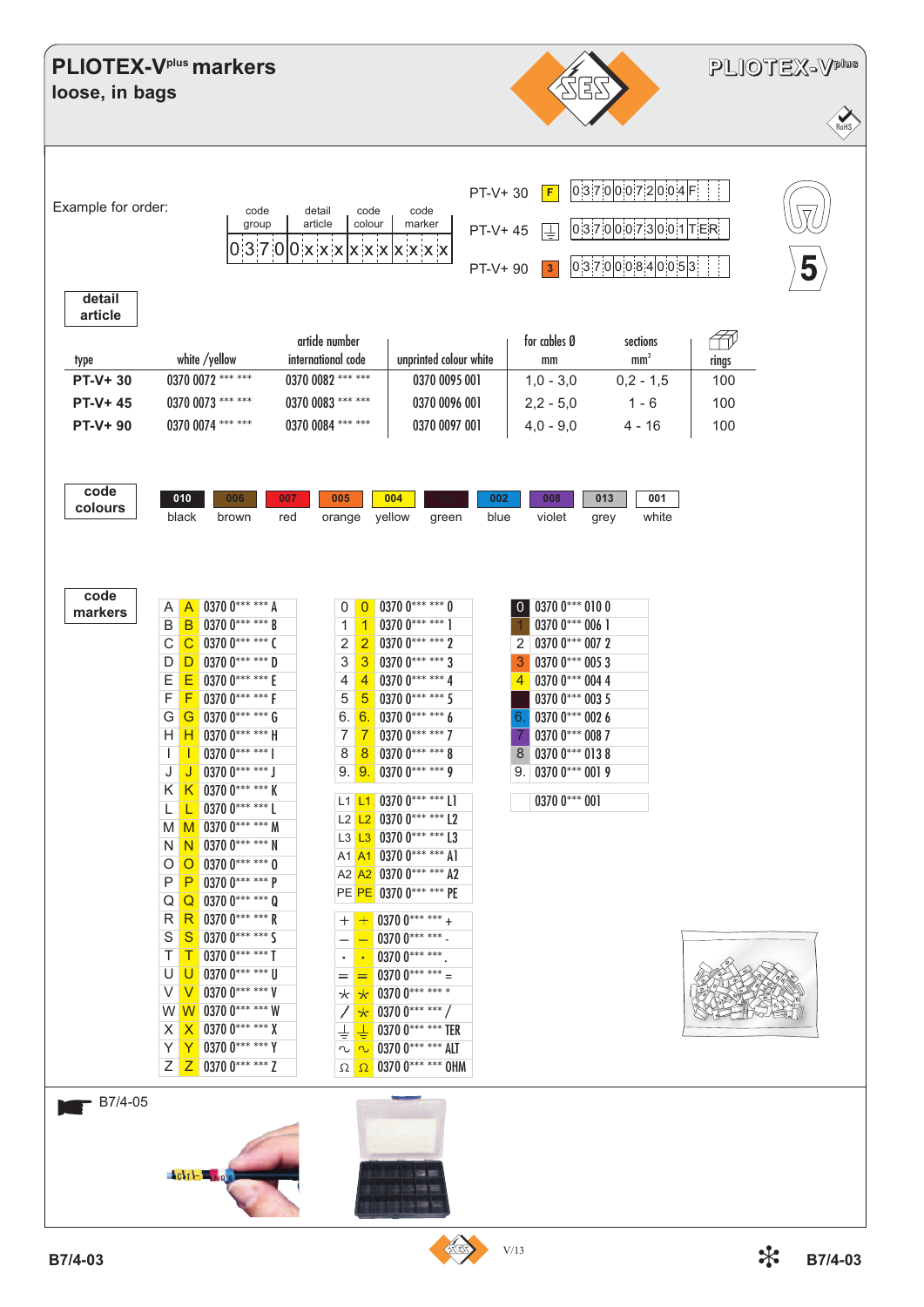|                    | PLIOTEX <sup> plus</sup> markers straight cut                |                                      |                                       | ES                                                                                                  | <b>PLIOTEXPINS</b> |
|--------------------|--------------------------------------------------------------|--------------------------------------|---------------------------------------|-----------------------------------------------------------------------------------------------------|--------------------|
| loose, in bags     |                                                              |                                      |                                       |                                                                                                     | <b>RoHS</b>        |
|                    |                                                              |                                      |                                       | With identical characteristics to the PLIOTEX-VPILIS markers but not chevron cut, but straight cut. |                    |
|                    |                                                              |                                      | $\mathcal{G}$                         | PER<br>$\overline{A2}$                                                                              |                    |
| H<br>┿             | ***<br>$\tilde{\mathcal{F}}_{\text{in}}$<br>$\gamma_{\odot}$ | TER<br>ALT<br><b>OHM</b>             |                                       |                                                                                                     | 6                  |
| Example for order: | code<br>group                                                | detail<br>code<br>article<br>colour  | code<br>PT+30<br>marker<br>PT+ 90     | 0.3610472001F<br>F                                                                                  |                    |
| detail<br>article  |                                                              |                                      |                                       | 0.36104840053<br>$\vert 3 \vert$                                                                    |                    |
| type               | white                                                        | article number<br>international code | unprinted colour white                | for cables Ø<br>sections<br>mm <sup>2</sup><br>mm                                                   | ĦŃ<br>rings        |
| PT+30              | 0361 0472 001 ***                                            | 0361 0482 *** ***                    | 0361 0492 001                         | $0,2 - 1,5$<br>$1 - 3$                                                                              | 100                |
| PT+45              | 0361 0473 001 ***                                            | 0361 0483 *** ***                    | 0361 0493 001                         | $2,2 - 5$<br>$1 - 6$                                                                                | 100                |
| PT+90              | 0361 0474 001 ***                                            | 0361 0484 *** ***                    | 0361 0494 001                         | $4 - 9$<br>$4 - 16$                                                                                 | 100                |
| code<br>colours    | 010<br>006<br>black<br>brown                                 | 007<br>005<br>red<br>orange          | 004<br>002<br>yellow<br>blue<br>green | 001<br>008<br>013<br>white<br>violet<br>grey                                                        |                    |
| code               | 0361 0*** 001 A<br>A                                         | 0                                    | $03610***0010$                        | $0$ 0361 0*** 010 0                                                                                 |                    |
| markers            | 0361 0*** 001 B<br>B                                         | 1                                    | 0361 0*** 001 1                       | 0361 0*** 006 1                                                                                     |                    |
|                    | 0361 0*** 001 C<br>С                                         | 2                                    | $03610***0012$                        | $2   0361 0*** 007 2$                                                                               |                    |
|                    | 0361 $0***001$ D<br>D                                        | 3                                    | $03610***0013$                        | $03610***0053$<br>3                                                                                 |                    |
|                    | Ε<br>0361 0*** 001 E<br>F                                    | 4                                    | 0361 $0***$ 001 4                     | 0361 0*** 004 4<br>4                                                                                |                    |
|                    | 0361 0*** 001 F<br>0361 $0***$ 001 G<br>G                    | 5<br>6.                              | $03610***0015$<br>$03610***0016$      | 0361 0*** 003 5<br>0361 0*** 002 6<br>6.                                                            |                    |
|                    | 0361 0*** 001 H<br>H.                                        | 7                                    | 0361 0*** 001 7                       | 0361 0*** 008 7<br>7                                                                                |                    |
|                    | $03610***0011$                                               | 8                                    | $03610***0018$                        | $03610***0138$<br>8                                                                                 |                    |
|                    | J<br>0361 $0***001J$                                         | 9.                                   | $03610***0019$                        | $9.   0361 0*** 001 9$                                                                              |                    |
|                    | K 0361 0*** 001 K                                            | L1 0361 $0***$ 001 L1                |                                       | 0361 0*** 001                                                                                       |                    |
|                    | 0361 $0***001$ L<br>L<br>0361 0*** 001 M<br>M.               |                                      | L2 0361 0*** 001 L2                   |                                                                                                     |                    |
|                    | 0361 0*** 001 N<br>N                                         |                                      | L3 0361 $0***$ 001 L3                 |                                                                                                     |                    |
|                    | $03610***0010$<br>O                                          |                                      | A1 0361 0*** 001 A1                   |                                                                                                     |                    |
|                    | 0361 $0***001P$<br>P                                         |                                      | A2 0361 0*** 001 A2                   |                                                                                                     |                    |
|                    | 0361 $0***$ 001 Q<br>Q                                       |                                      | PE 0361 0*** 001 PE                   |                                                                                                     |                    |
|                    | 0361 $0***$ 001 R<br>R                                       | $^+$                                 | 0361 $0***001 +$                      |                                                                                                     |                    |
|                    | 0361 $0***$ 001 S<br>S                                       | $\overline{\phantom{0}}$             | $03610***001 -$                       |                                                                                                     |                    |
|                    | 0361 0*** 001 T<br>Τ<br>0361 $0***$ 001 U<br>U               | $\bullet$<br>$=$                     | $03610***001.$<br>$03610***001 =$     |                                                                                                     |                    |
|                    | 0361 0*** 001 V<br>V                                         | $^\star$                             | 0361 0*** 001 *                       |                                                                                                     |                    |
|                    | 0361 0*** 001 W<br>W.                                        |                                      | 0361 $0***001/$                       |                                                                                                     |                    |
|                    | 0361 $0***$ 001 X<br>X.                                      | ┶                                    | 0361 0*** 001 TER                     |                                                                                                     |                    |
|                    | 0361 0*** 001 Y<br>Υ                                         | ∿                                    | 0361 0*** 001 ALT                     |                                                                                                     |                    |
|                    | Z 0361 0*** 001 Z                                            |                                      | $\Omega$ 0361 0*** 001 OHM            |                                                                                                     |                    |